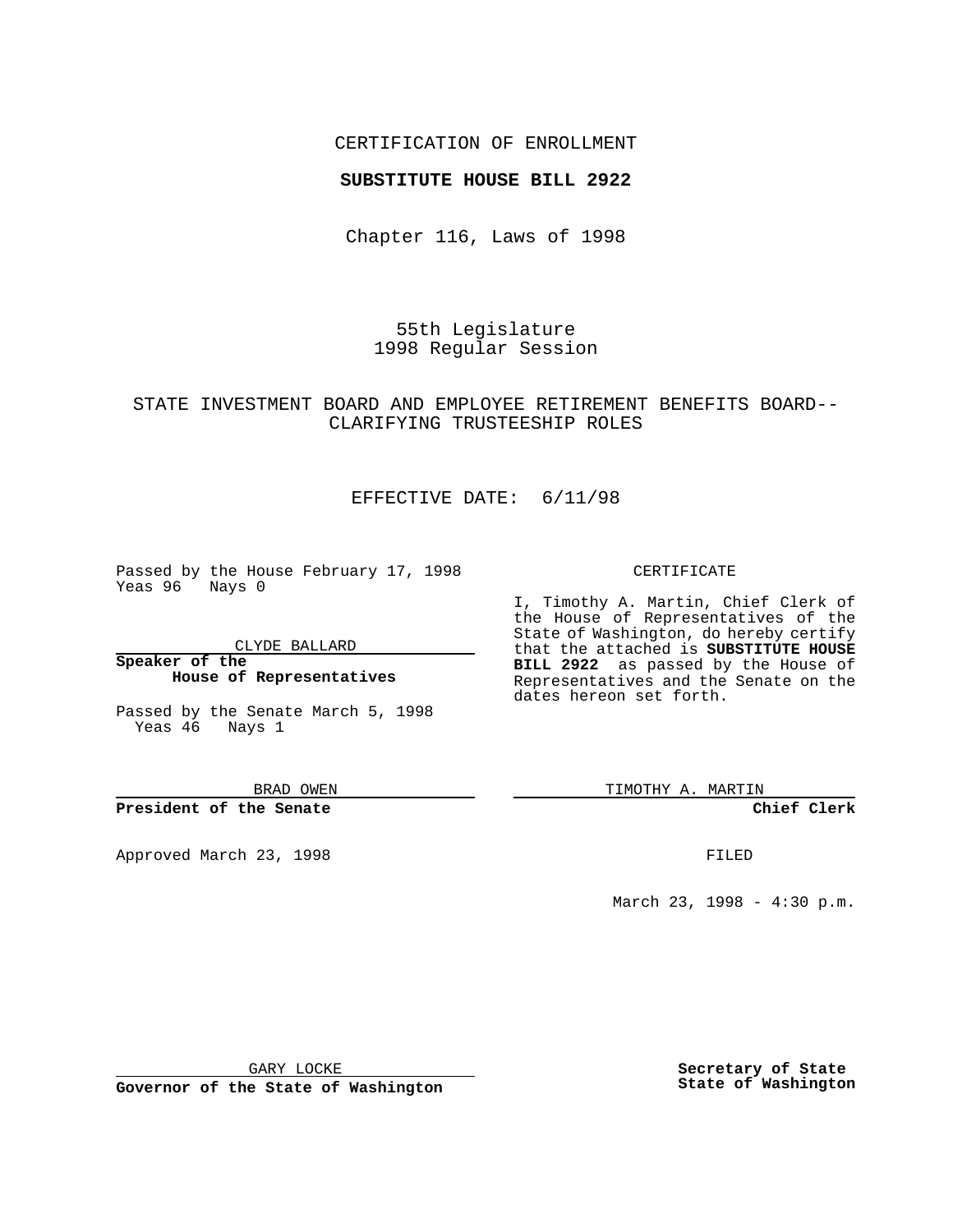# **SUBSTITUTE HOUSE BILL 2922** \_\_\_\_\_\_\_\_\_\_\_\_\_\_\_\_\_\_\_\_\_\_\_\_\_\_\_\_\_\_\_\_\_\_\_\_\_\_\_\_\_\_\_\_\_\_\_

\_\_\_\_\_\_\_\_\_\_\_\_\_\_\_\_\_\_\_\_\_\_\_\_\_\_\_\_\_\_\_\_\_\_\_\_\_\_\_\_\_\_\_\_\_\_\_

Passed Legislature - 1998 Regular Session

### **State of Washington 55th Legislature 1998 Regular Session**

**By** House Committee on Appropriations (originally sponsored by Representatives Carlson, H. Sommers, Alexander and Huff; by request of Department of Retirement Systems)

Read first time 02/05/98. Referred to Committee on .

 AN ACT Relating to clarifying the trusteeship role of the state investment board and the employee retirement benefits board; amending RCW 41.04.020, 41.04.340, 41.04.605, 41.04.610, 41.04.615, 41.04.620, 41.04.630, 41.04.635, 41.04.640, 41.50.088, 41.50.770, 41.50.780, and 28B.50.874; and adding a new section to chapter 43.33A RCW.

6 BE IT ENACTED BY THE LEGISLATURE OF THE STATE OF WASHINGTON:

7 **Sec. 1.** RCW 41.04.020 and 1982 c 107 s 1 are each amended to read 8 as follows:

 Any employee or group of employees of the state of Washington or any of its political subdivisions, or of any institution supported, in whole or in part, by the state or any of its political subdivisions, 12 may authorize the deduction from his or ((their)) her salaries or wages 13 and payment to another, the amount or amounts of his or ((their)) her subscription payments or contributions to any person, firm, or corporation administering, furnishing, or providing (1) medical, surgical, and hospital care or either of them, or (2) life insurance or accident and health disability insurance, or (3) any individual retirement account selected by the employee or the employee's spouse 19 established under applicable state or federal  $law((-\sigma r)(4)$  any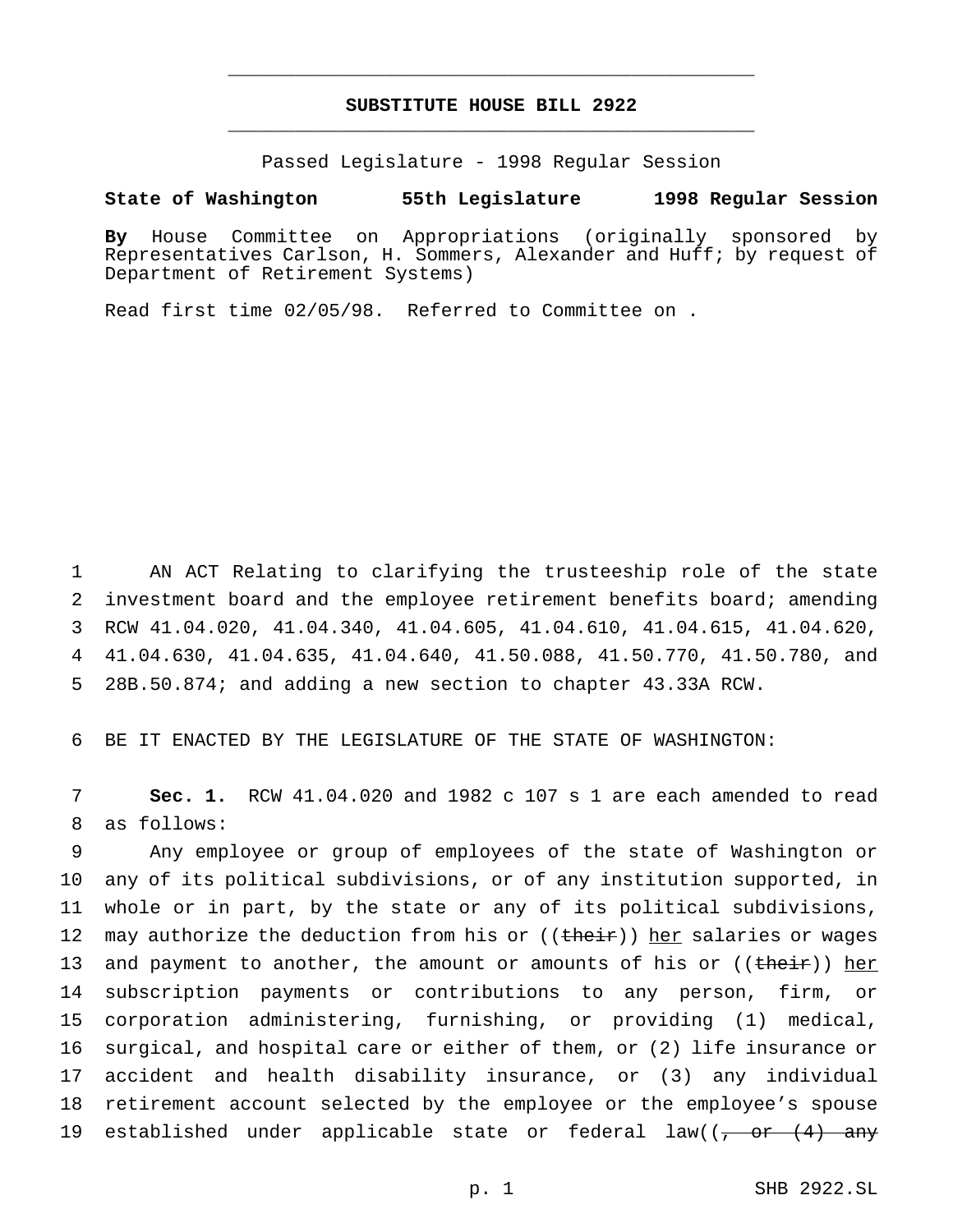individual retirement account which is (a) offered through the committee for deferred compensation, (b) selected by the employee, and (c) established under applicable state or federal law)): PROVIDED, That such authorization by said employee or group of employees, shall be first approved by the head of the department, division office or institution of the state or any political subdivision thereof, employing such person or group of persons, and filed with the department of personnel; or in the case of political subdivisions of the state of Washington, with the auditor of such political subdivision or the person authorized by law to draw warrants against the funds of said political subdivision.

 **Sec. 2.** RCW 41.04.340 and 1997 c 232 s 2 are each amended to read as follows:

 (1) An attendance incentive program is established for all eligible employees. As used in this section the term "eligible employee" means any employee of the state, other than eligible employees of the community and technical colleges and the state board for community and technical colleges identified in RCW 28B.50.553, and teaching and research faculty at the state and regional universities and The Evergreen State College, entitled to accumulate sick leave and for whom accurate sick leave records have been maintained. No employee may receive compensation under this section for any portion of sick leave accumulated at a rate in excess of one day per month. The state and regional universities and The Evergreen State College shall maintain complete and accurate sick leave records for all teaching and research faculty.

 (2) In January of the year following any year in which a minimum of sixty days of sick leave is accrued, and each January thereafter, any eligible employee may receive remuneration for unused sick leave accumulated in the previous year at a rate equal to one day's monetary compensation of the employee for each four full days of accrued sick leave in excess of sixty days. Sick leave for which compensation has been received shall be deducted from accrued sick leave at the rate of four days for every one day's monetary compensation.

 (3) At the time of separation from state service due to retirement or death, an eligible employee or the employee's estate may elect to receive remuneration at a rate equal to one day's current monetary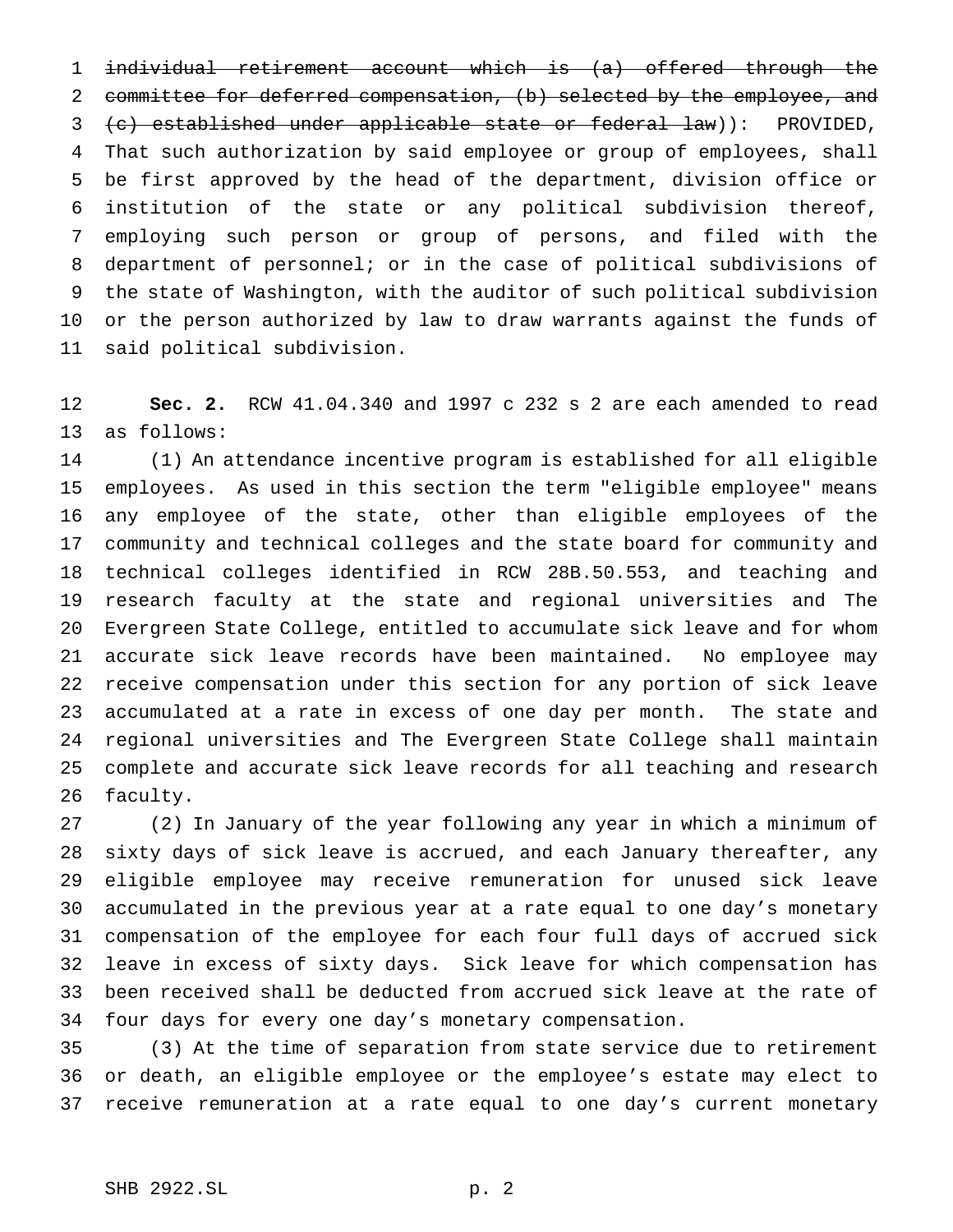compensation of the employee for each four full days of accrued sick leave.

 (4) ((Pursuant to this subsection, in lieu of cash remuneration the state may, with equivalent funds, provide eligible employees with a benefit plan providing for reimbursement of medical expenses. The committee for deferred compensation shall develop any benefit plan established under this subsection, but may offer and administer the plan only if (a) each eligible employee has the option of whether to 9 receive cash remuneration or to have his or her employer transfer 10 equivalent funds to the plan; and (b) the committee has received an opinion from the United States internal revenue service stating that 12 participating employees, prior to the time of receiving reimbursement 13 for expenses, will incur no United States income tax liability on the 14 amount of the equivalent funds transferred to the plan.

15  $(5)$ )) Remuneration or benefits received under this section shall not be included for the purpose of computing a retirement allowance under any public retirement system in this state.

18 (((6) With the exception of subsection (4) of this section,)) (5) 19 This section shall be administered, and rules shall be adopted to carry out its purposes, by the Washington personnel resources board for persons subject to chapter 41.06 RCW: PROVIDED, That determination of classes of eligible employees shall be subject to approval by the office of financial management.

 $((+7))$  (6) Should the legislature revoke any remuneration or benefits granted under this section, no affected employee shall be entitled thereafter to receive such benefits as a matter of contractual right.

 **Sec. 3.** RCW 41.04.605 and 1987 c 475 s 2 are each amended to read as follows:

 Unless the context clearly requires otherwise, the definitions in this section apply throughout RCW 41.04.610 through 41.04.635.

 (1) "Salary reduction plan" means a plan whereby state employees and officers may agree to a reduction of salary which reduction will allow the employee to participate in benefits offered pursuant to 26 U.S.C. Sec. 125.

 (2) (("Committee")) "Department" means the ((committee for deferred 37 compensation)) department of retirement systems.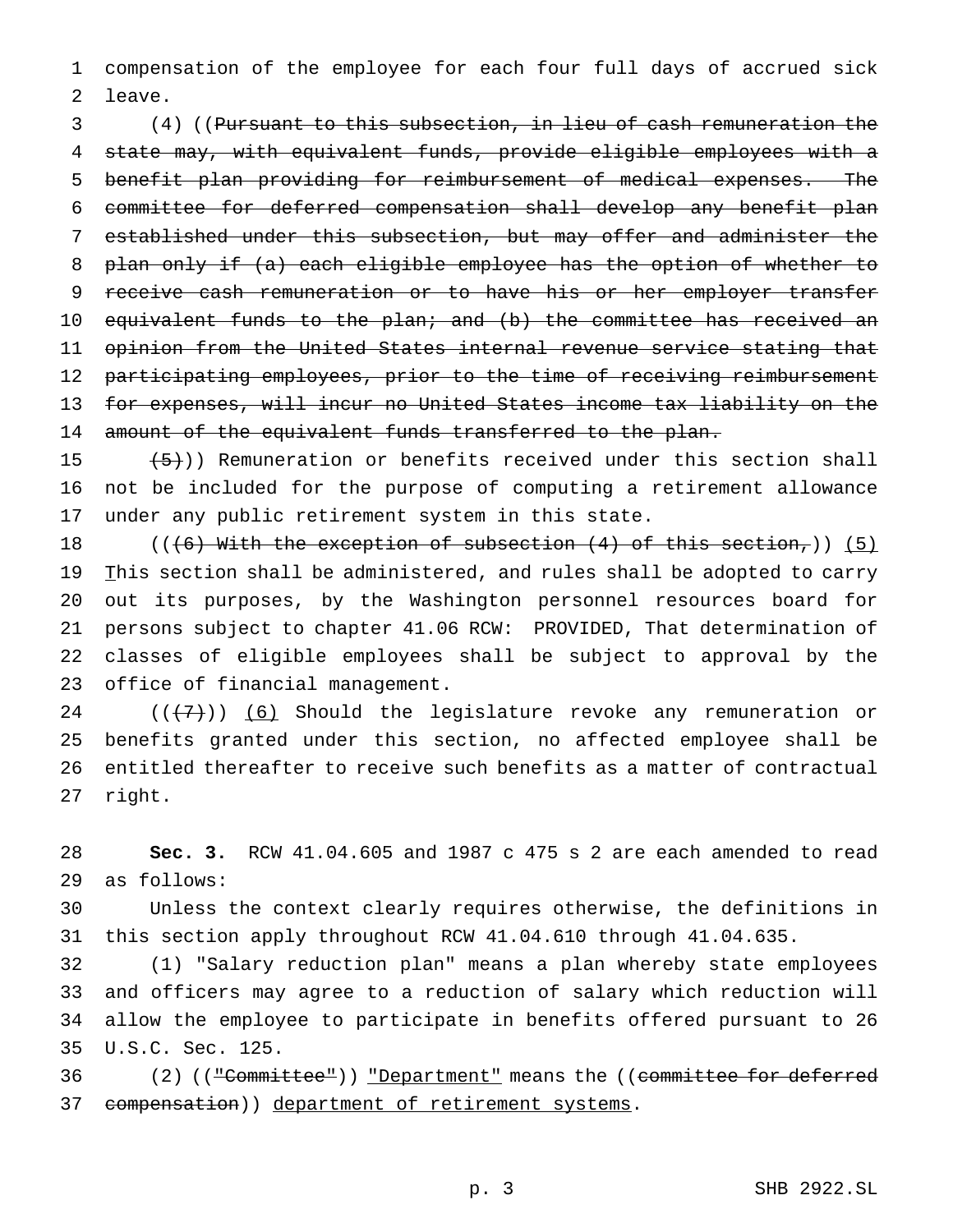(3) "Salary" means a state employee's or officer's monthly salary or wages.

 (4) "Dependent care program" means the program for the care of dependents pursuant to 26 U.S.C. Sec. 129 financed from funds deposited in the salary reduction account in the state treasury for the purpose of holding and disbursing the funds deposited under the auspices of the salary reduction plan.

 (5) "Participant" means an individual who fulfills the eligibility and enrollment requirements under the salary reduction plan.

 (6) "Plan year" means the time period established by the 11 ((committee)) department.

 **Sec. 4.** RCW 41.04.610 and 1987 c 475 s 3 are each amended to read as follows:

14 The ((committee)) department shall have responsibility for the formulation and adoption of a plan and policies and procedures designed to guide, direct, and administer the salary reduction plan.

 **Sec. 5.** RCW 41.04.615 and 1993 c 34 s 1 are each amended to read as follows:

 (1) A plan document describing the salary reduction plan shall be 20 adopted and administered by the ((committee)) department. The 21 ((committee)) department shall represent the state in all matters concerning the administration of the plan. The state through the 23 ((committee)) department, may engage the services of a professional consultant or administrator on a contractual basis to serve as an agent 25 to assist the ((committee)) department in carrying out the purposes of RCW 41.04.600 through 41.04.645.

27 (2) The ((committee)) department shall formulate and establish policies and procedures for the administration of the salary reduction plan that are consistent with existing state law, the internal revenue code, and the regulations adopted by the internal revenue service as they may apply to the benefits offered to participants under the plan. (3) The funds held by the state for the dependent care program shall be deposited in the salary reduction account in the state treasury. Any interest in excess of the amount used to defray the cost of administering the salary reduction plan shall become a part of the general fund. Unclaimed moneys remaining in the salary reduction

account at the end of a plan year after all timely submitted claims for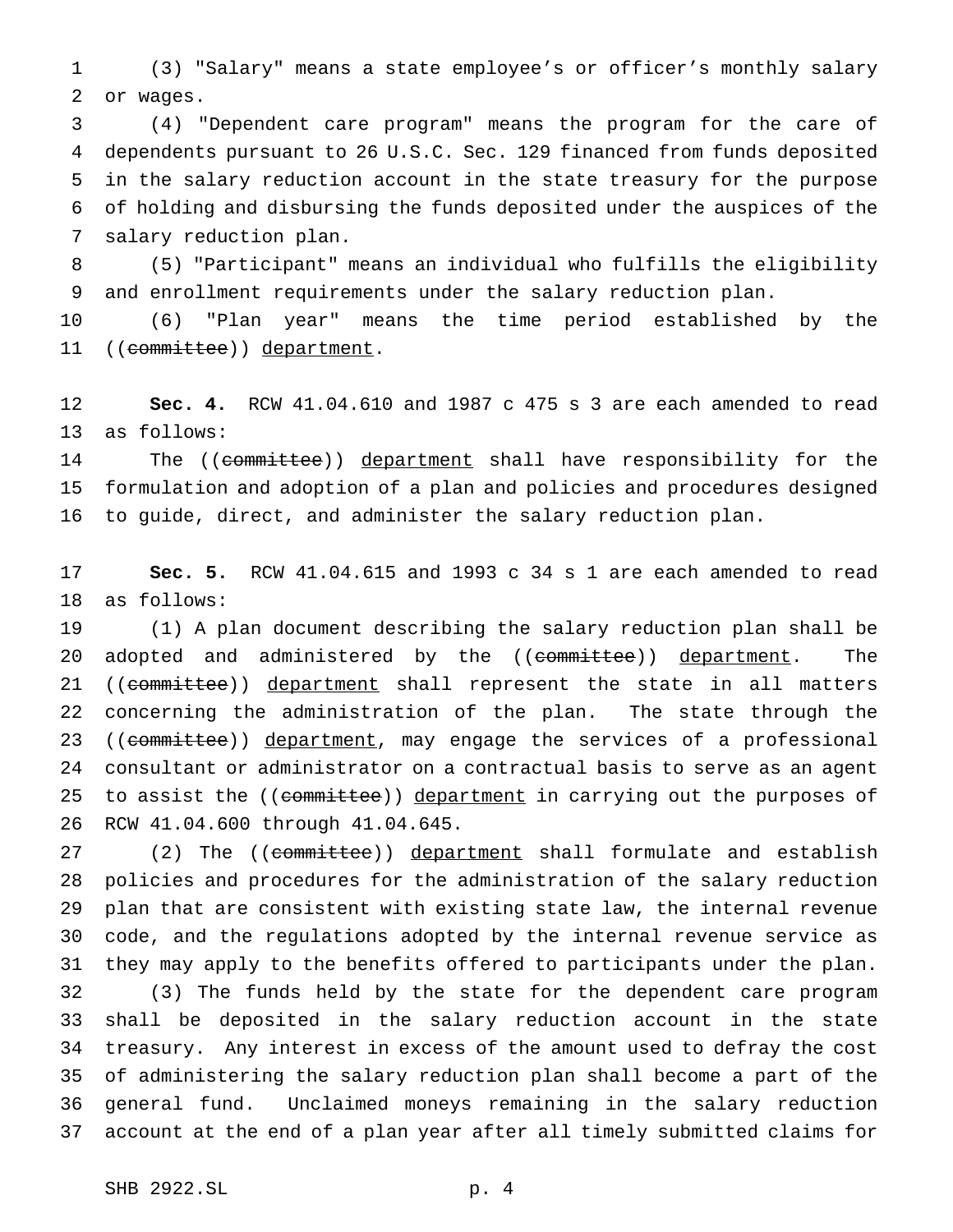that plan year have been processed shall become a part of the dependent 2 care administrative account. The ((committee)) department may assess each participant a fee for administering the salary reduction plan. In addition to moneys for initial costs, moneys may be appropriated from the general fund or dependent care administrative account for any expense relating to the administration of the salary reduction plan.

 (4) The dependent care administrative account is created in the 8 state treasury. The ((committee)) department may periodically bill agencies for employer savings experienced as the result of dependent care program participation by employees. All receipts from the following shall be deposited in the account: (a) Charges to agencies for all or a portion of the estimated savings due to reductions in employer contributions under the social security act; (b) charges for other similar savings; (c) unclaimed moneys in the salary reduction account at the end of the plan year after all timely submitted claims for that plan year have been processed; and (d) fees charged to participants. Moneys in the account may be spent only after appropriation. Expenditures from the account may be used only for any expense related to the administration of the salary reduction plan.

20 (5) Every action taken by the ((committee)) department in administering RCW 41.04.600 through 41.04.645 shall be presumed to be a fair and reasonable exercise of the authority vested in or the duties 23 imposed upon it. The ((committee)) department shall be presumed to have exercised reasonable care, diligence, and prudence and to have acted impartially as to all persons interested unless the contrary be proved by clear and convincing affirmative evidence.

 **Sec. 6.** RCW 41.04.620 and 1987 c 475 s 5 are each amended to read as follows:

 (1) Elected officials and all permanent officers and employees of the state are eligible to participate in the salary reduction plan and 31 reduce their salary by agreement with the ((committee)) department. 32 The ((committee)) department may adopt rules to permit participation in the plan by temporary employees of the state.

 (2) Persons eligible under subsection (1) of this section may enter into salary reduction agreements with the state.

 (3)(a) In the initial year of the salary reduction plan, an eligible person may become a participant after the adoption of the plan and before its effective date by agreeing to have a portion of his or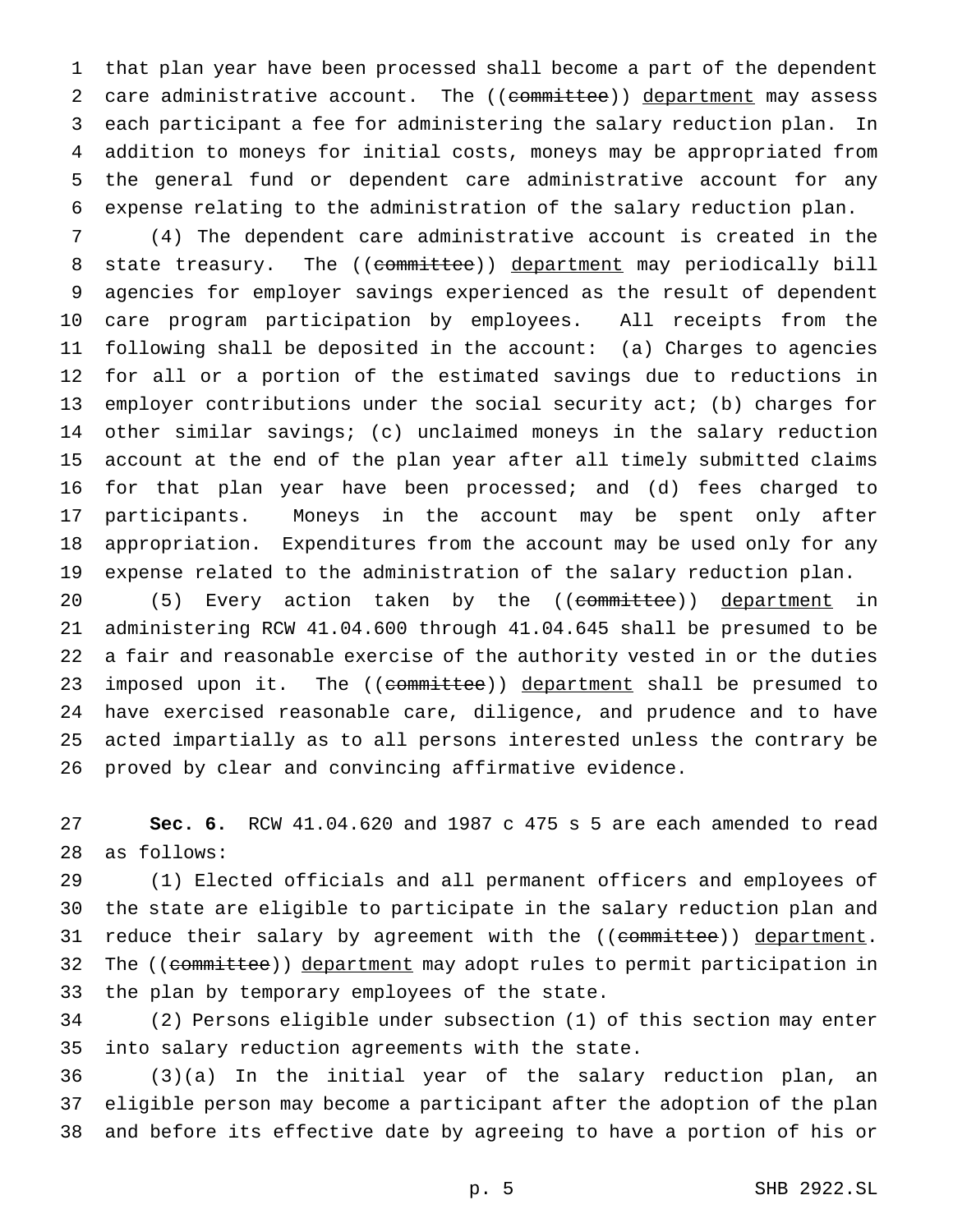her gross salary reduced and deposited into a dependent care account to be used for reimbursement of expenses covered by the plan.

 (b) After the initial year of the salary reduction plan, an eligible person may become a participant for a full plan year, with annual benefit selection for each new plan year made before the beginning of the plan year, as determined by the ((committee)) 7 department, or upon becoming eligible.

 (c) Once an eligible person elects to participate and determines the amount his or her salary shall be reduced and the benefit for which the funds are to be used during the plan year, the agreement shall be irrevocable and may not be amended during the plan year except as provided in (d) of this subsection. Prior to making an election to participate in the salary reduction plan, the eligible person shall be informed in writing of all the benefits and reductions that will occur as a result of such election.

16 (d) The ((committee)) department shall provide in the salary reduction plan that a participant may enroll, terminate, or change his or her election after the plan year has begun if there is a significant change in a participant's status, as provided by 26 U.S.C. Sec. 125 and the regulations adopted under that section.

21 (4) The ((committee)) department shall establish as part of the salary reduction plan the procedures for and effect of withdrawal from the plan by reason of retirement, death, leave of absence, or termination of employment. To the extent possible under federal law, 25 the ((committee)) department shall protect participants from forfeiture of rights under the plan.

 (5) Any salary reduced under the salary reduction plan shall continue to be included as regular compensation for the purpose of computing the state retirement and pension benefits earned by the employee.

 **Sec. 7.** RCW 41.04.630 and 1987 c 475 s 7 are each amended to read as follows:

33 (1) The ((committee)) department shall keep or cause to be kept full and adequate accounts and records of the assets, obligations, transactions, and affairs of a salary reduction plan created under RCW 41.04.615.

37 (2) The ((committee)) department shall file an annual report of the financial condition, transactions, and affairs of the salary reduction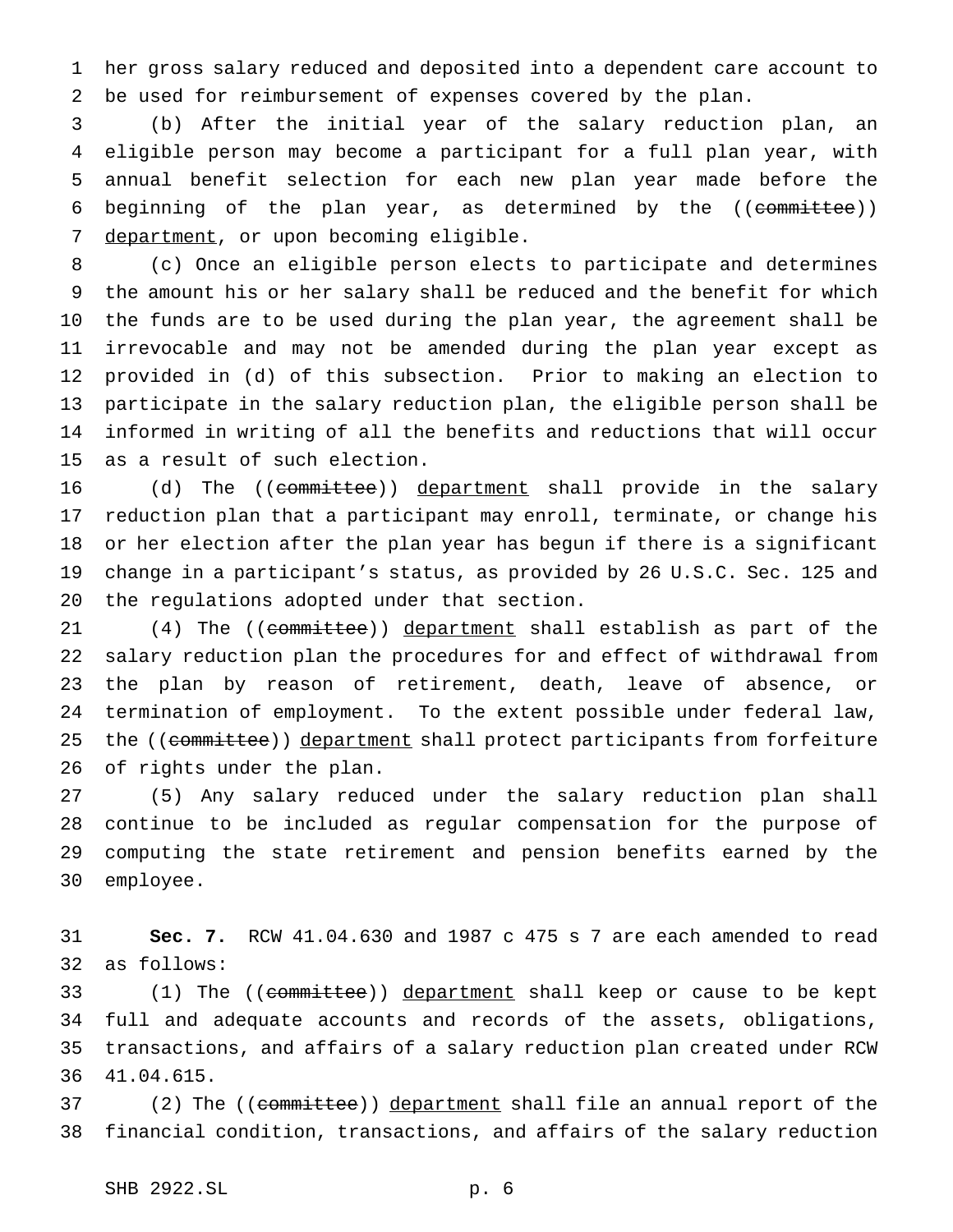1 plan under the ((committee's)) department's jurisdiction. A copy of the annual report shall be filed with the speaker of the house of representatives, the president of the senate, the governor, and the state auditor.

 $((3)$  Members of the committee shall be deemed to stand in a fiduciary relationship to the employees participating in the salary reduction plan and shall discharge their duties in good faith and with that diligence, care, and skill which ordinary prudent persons would 9 exercise under similar circumstances in like positions.))

 **Sec. 8.** RCW 41.04.635 and 1987 c 475 s 8 are each amended to read as follows:

 (1) The state may terminate the salary reduction plan at the end of the plan year or upon notification of federal action affecting the status of the plan.

15 (2) The ((committee)) department may amend the salary reduction plan at any time if the amendment does not affect the rights of the participants to receive eligible reimbursement from the participants' dependent care accounts.

 **Sec. 9.** RCW 41.04.640 and 1987 c 475 s 9 are each amended to read as follows:

21 The ((committee)) department shall adopt rules to implement RCW 41.04.610 through 41.04.635.

 **Sec. 10.** RCW 41.50.088 and 1995 c 239 s 302 are each amended to read as follows:

 (1) The board shall adopt rules as necessary and exercise all the powers and perform all duties prescribed by law with respect to:

 $((+1))$   $(a)$  The preselection of options for members to choose from for self-directed investment deemed by the board to be in the best interest of the member. At the board's request, the state investment board may provide investment options for purposes of this subsection;  $((+2))$  (b) The selection of optional benefit payment schedules available to members and survivors of members upon the death, disability, retirement, or termination of the member. The optional benefit payments may include but not be limited to: Fixed and participating annuities, joint and survivor annuities, and payments that bridge to social security or defined benefit plan payments;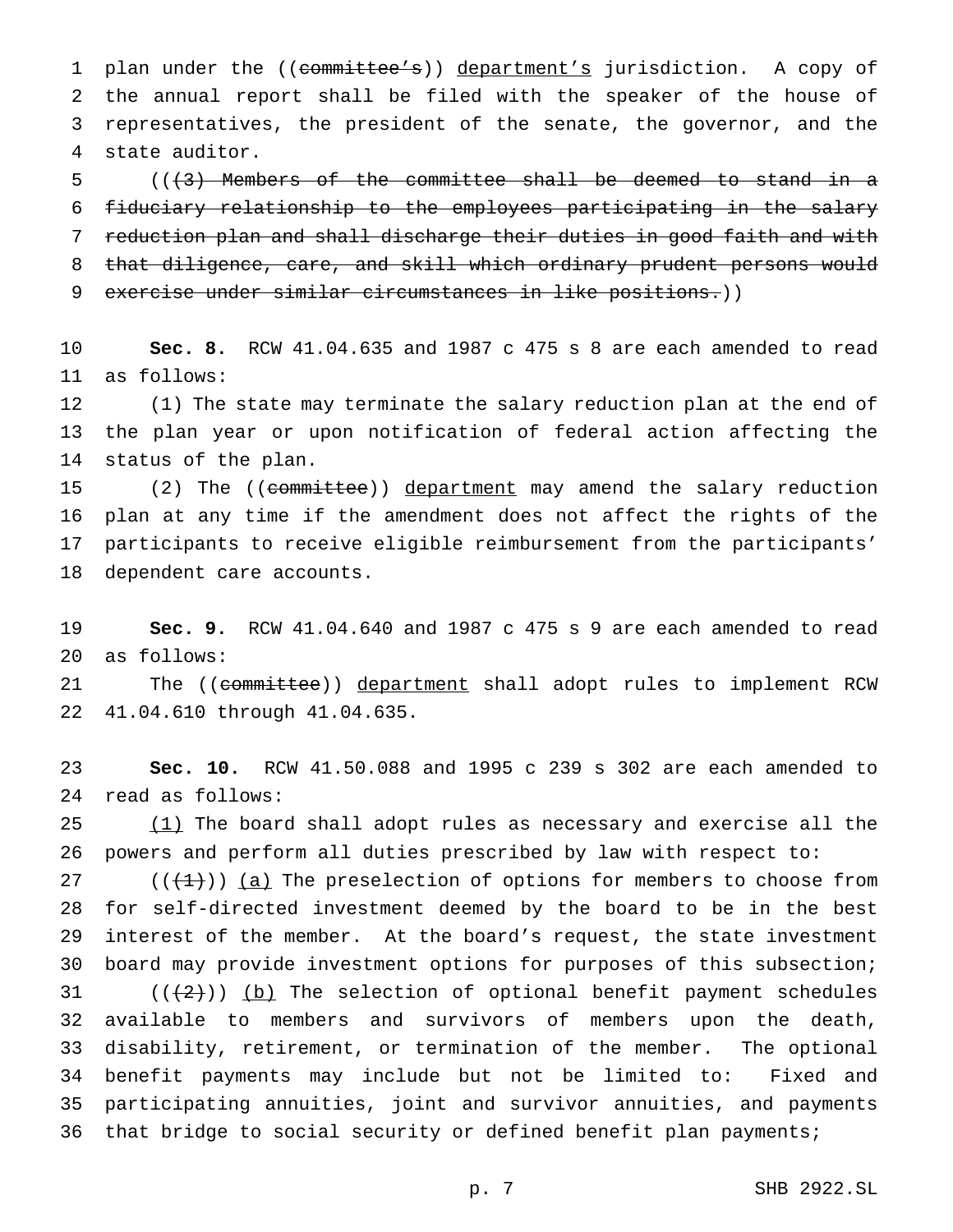1 ( $(\frac{1}{3})$ ) (c) Approval of actuarially equivalent annuities that may be purchased from the combined plan II and plan III funds under RCW 41.50.075 (2) or (3); and

 (( $(4)$ )) (d) Determination of the basis for administrative charges to the self-directed investment fund to offset self-directed account 6 expenses ( $\left(i + \text{and}\right)$ 

 (5) Selection of investment options for the deferred compensation 8 program)).

 (2) The board shall recommend to the state investment board types 10 of options for participant self-directed investment in the state 11 deferred compensation plan, as deemed by the board to be reflective of 12 the participants' preferences.

 **Sec. 11.** RCW 41.50.770 and 1995 c 239 s 314 are each amended to read as follows:

 (1) "Employee" as used in this section and RCW 41.50.780 includes all full-time, part-time, and career seasonal employees of the state, a county, a municipality, or other political subdivision of the state, whether or not covered by civil service; elected and appointed officials of the executive branch of the government, including full- time members of boards, commissions, or committees; justices of the supreme court and judges of the court of appeals and of the superior and district courts; and members of the state legislature or of the legislative authority of any county, city, or town.

 (2) The state, through the department, and any county, municipality, or other political subdivision of the state acting through its principal supervising official or governing body is authorized to contract with an employee to defer a portion of that employee's income, which deferred portion shall in no event exceed the amount allowable under 26 U.S.C. Sec. 457, and deposit or invest such deferred portion in a credit union, savings and loan association, bank, or mutual savings bank or purchase life insurance, shares of an investment company, or fixed and/or variable annuity contracts from any insurance company or any investment company licensed to contract business in this state.

35 (3) Employees participating in the state deferred compensation plan administered by the department shall self-direct the investment of the deferred portion of their income through the selection of investment options as set forth in subsection (4) of this section.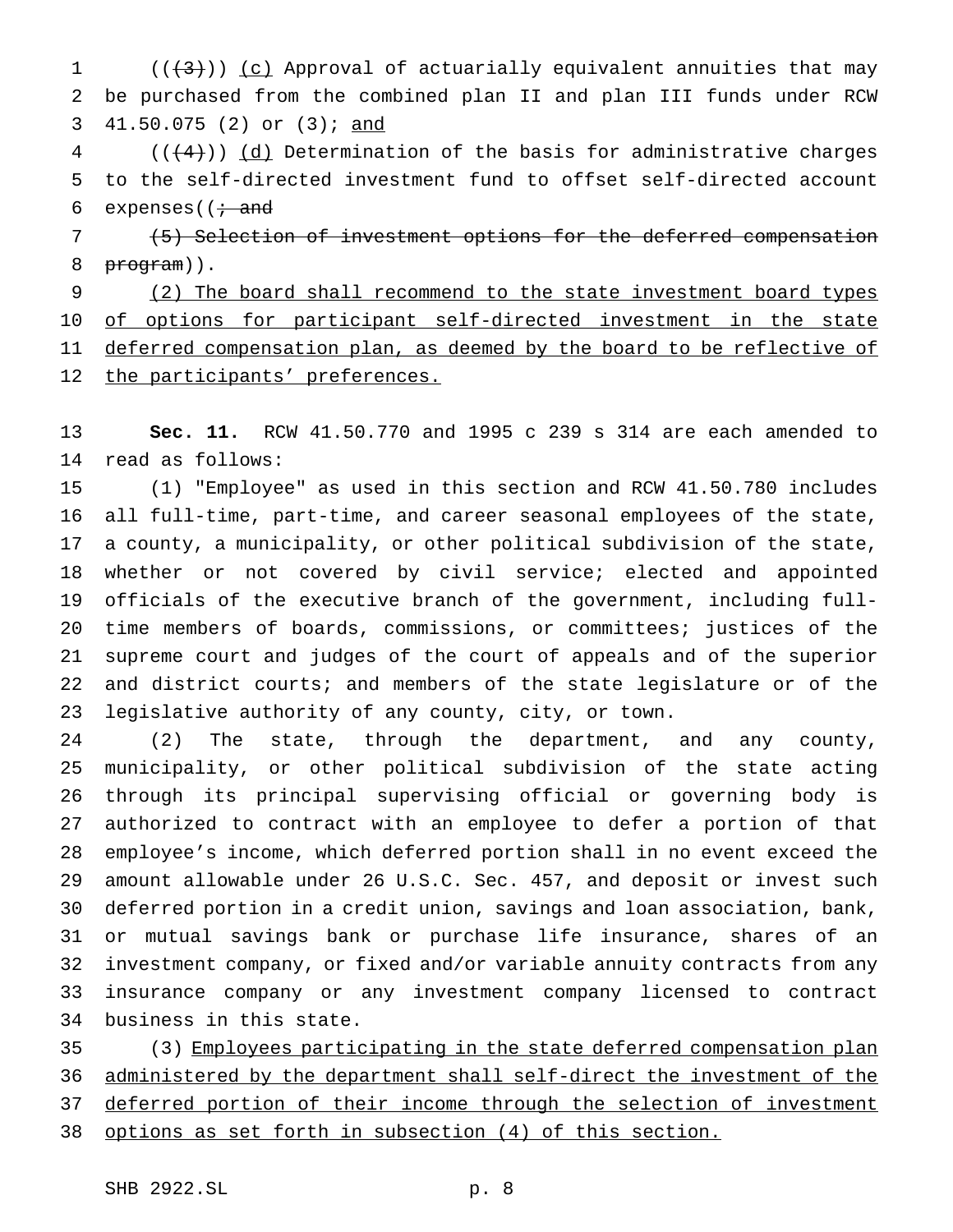1 (4) The department can provide such plans as ((the employee 2 retirement benefits board, established under RCW 41.50.086,)) it deems are in the interests of state employees. In addition to the types of 4 investments described in this section, the ((department may)) state investment board, with respect to the state deferred compensation plan, shall invest the deferred portion of an employee's income, without 7 limitation as to amount, ((in any of the class of investments described 8 in RCW 43.84.150 as in effect on January 1, 1981)) in accordance with RCW 43.84.150, 43.33A.140, and 41.50.780, and pursuant to investment 10 policy established by the state investment board for the state deferred 11 compensation plans. The state investment board, after consultation 12 with the employee retirement benefits board regarding any recommendations made pursuant to RCW 41.50.088(2), shall provide a set 14 of options for participants to choose from for investment of the 15 deferred portion of their income. Any income deferred under such a plan shall continue to be included as regular compensation, for the purpose of computing the state or local retirement and pension benefits earned by any employee.

 $((+4))$   $(5)$  Coverage of an employee under a deferred compensation plan under this section shall not render such employee ineligible for simultaneous membership and participation in any pension system for public employees.

 **Sec. 12.** RCW 41.50.780 and 1995 c 239 s 315 are each amended to read as follows:

 (1) The deferred compensation principal account is hereby created in the state treasury. Any deficiency in the deferred compensation administrative account caused by an excess of administrative expenses 28 disbursed from that account over ((earnings of investments of)) balances credited to that account shall be eliminated by transferring moneys to that account from the deferred compensation principal account.

 (2) The amount of compensation deferred by employees under agreements entered into under the authority contained in RCW 41.50.770 shall be paid into the deferred compensation principal account and shall be sufficient to cover costs of administration and staffing in addition to such other amounts as determined by the department. The deferred compensation principal account shall be used to carry out the purposes of RCW 41.50.770. All eligible state employees shall be given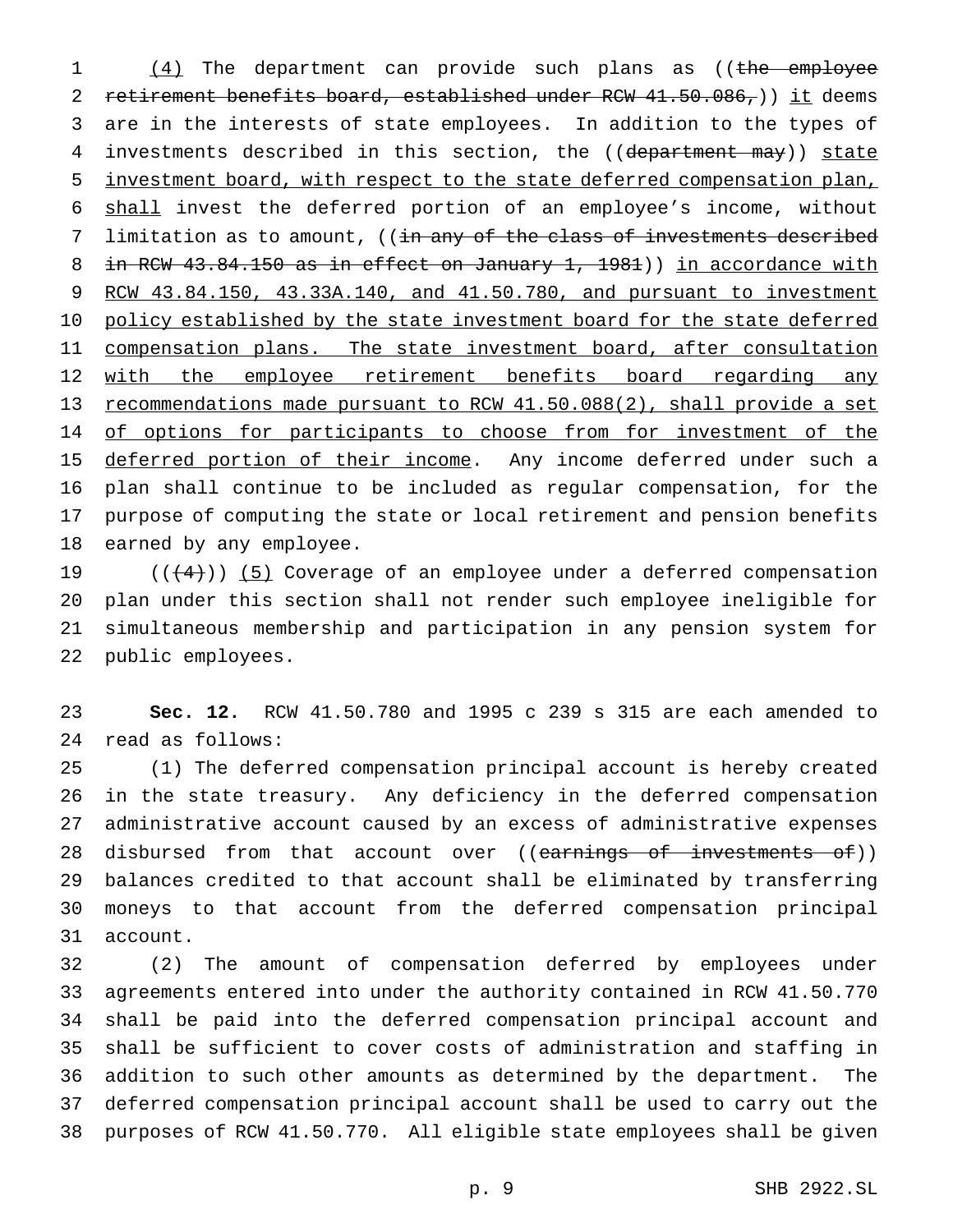the opportunity to participate in agreements entered into by the department under RCW 41.50.770. State agencies shall cooperate with the department in providing employees with the opportunity to participate.

 (3) Any county, municipality, or other subdivision of the state may elect to participate in any agreements entered into by the department under RCW 41.50.770, including the making of payments therefrom to the employees participating in a deferred compensation plan upon their separation from state or other qualifying service. Accordingly, the deferred compensation principal account shall be considered to be a public pension or retirement fund within the meaning of Article XXIX, section 1 of the state Constitution, for the purpose of determining eligible investments and deposits of the moneys therein.

14 (4) All moneys in the state deferred compensation principal account 15 and the state deferred compensation administrative account, all 16 property and rights purchased therewith, and all income attributable 17 thereto, shall ((remain (until made available to the participating 18 employee or other beneficiary) solely the money, property, and rights 19 of the state and participating counties, municipalities, and 20 subdivisions (without being restricted to the provision of benefits 21 under the plan) subject only to the claims of the state's and 22 participating jurisdictions' general creditors. Participating 23 jurisdictions shall each retain property rights separately)) be held in 24 trust by the state investment board, as set forth under RCW 43.33A.030, 25 for the exclusive benefit of the state deferred compensation plan's 26 participants and their beneficiaries. Neither the participant, nor the 27 participant's beneficiary or beneficiaries, nor any other designee, has 28 any right to commute, sell, assign, transfer, or otherwise convey the 29 right to receive any payments under the plan. These payments and right 30 thereto are nonassignable and nontransferable. Unpaid accumulated 31 deferrals are not subject to attachment, garnishment, or execution and 32 are not transferable by operation of law in event of bankruptcy or 33 insolvency, except to the extent otherwise required by law.

34 (5) The state investment board( $(-$  at the request of the employee 35 retirement benefits board as established under RCW 41.50.086, is 36 authorized to invest)) has the full power to invest moneys in the state 37 deferred compensation principal account and the state deferred 38 compensation administrative account in accordance with RCW  $43.84.150$  ( $(-$ 39 Except as provided in RCW 43.33A.160)), 43.33A.140, and 41.50.770, and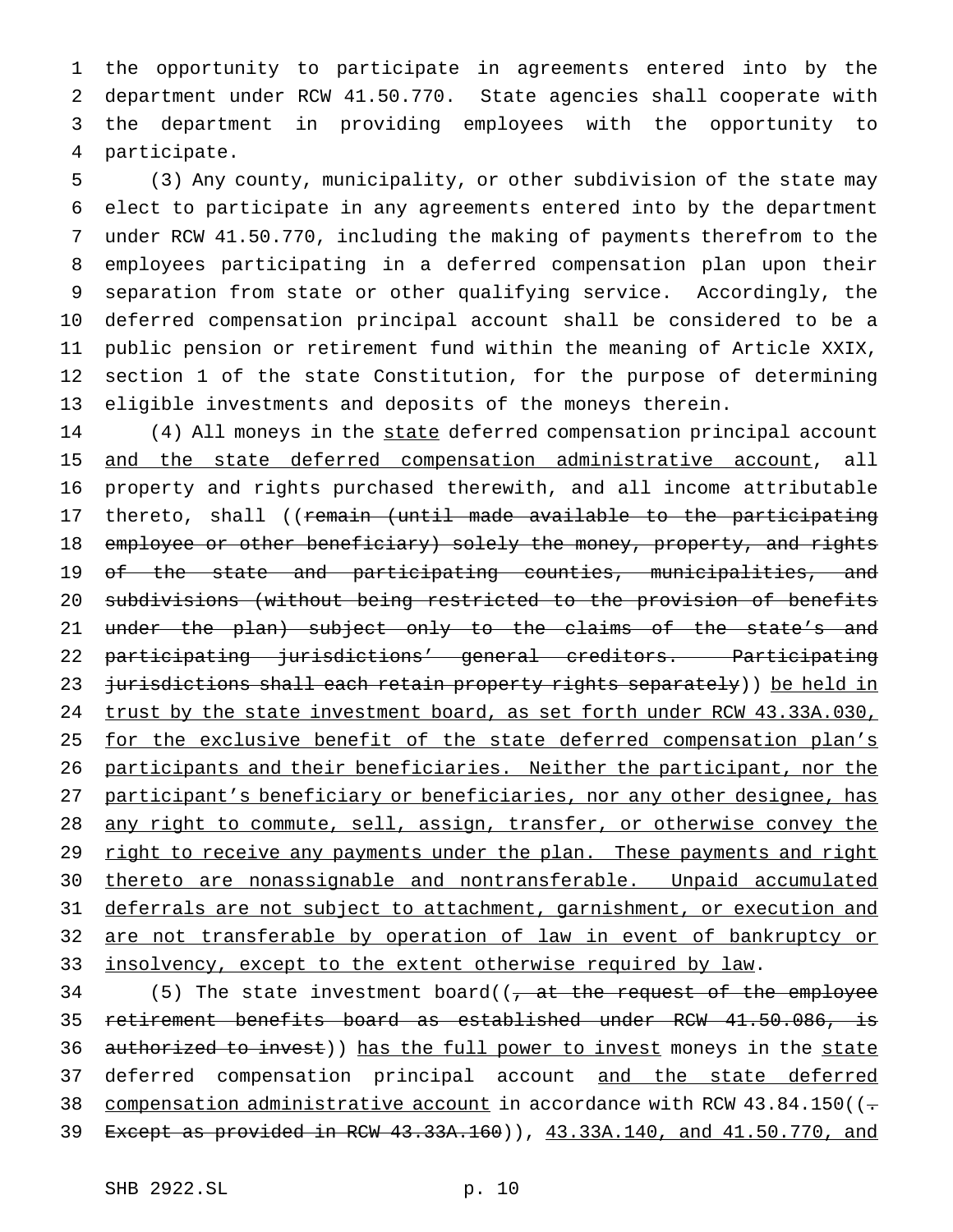cumulative investment directions received pursuant to RCW 41.50.770. All investment and operating costs of the state investment board 3 associated with the investment of the deferred compensation plan assets shall be paid pursuant to RCW 43.33A.160 and 43.84.160. With the exception of these expenses, one hundred percent of all earnings from these investments shall accrue directly to the deferred compensation principal account.

 (6)(a) No state board or commission, agency, or any officer, employee, or member thereof is liable for any loss or deficiency resulting from participant investments selected pursuant to RCW 41.50.770(3).

 (b) Neither the employee retirement benefits board nor the state investment board, nor any officer, employee, or member thereof is 14 liable for any loss or deficiency resulting from reasonable efforts to implement investment directions pursuant to RCW 41.50.770(3).

 (7) The deferred compensation administrative account is hereby created in the state treasury. All expenses of the department pertaining to the deferred compensation plan including staffing and administrative expenses shall be paid out of the deferred compensation 20 administrative account. Any excess ((of earnings of investments of)) balances credited to this account over administrative expenses disbursed from this account shall be transferred to the deferred 23 compensation principal account at such time and in such amounts as may 24 be determined by the department with the approval of the office of 25 financial management. Any deficiency in the deferred compensation administrative account caused by an excess of administrative expenses 27 disbursed from this account ((over earnings of investments of balances 28 credited to this account)) shall be transferred to this account from the deferred compensation principal account.

30  $((+7))$   $(8)$  In addition to the duties specified in this section and RCW 41.50.770, the department shall administer the salary reduction plan established in RCW 41.04.600 through 41.04.645.

33  $((\{8\}) \cup 9)$  The department shall keep or cause to be kept full and 34 adequate accounts and records of the assets of each individual participant, obligations, transactions, and affairs of any deferred 36 compensation plans created under RCW 41.50.770 and this section. The 37 department shall account for and report on the investment of state deferred compensation plan assets or may enter into an agreement with the state investment board for such accounting and reporting.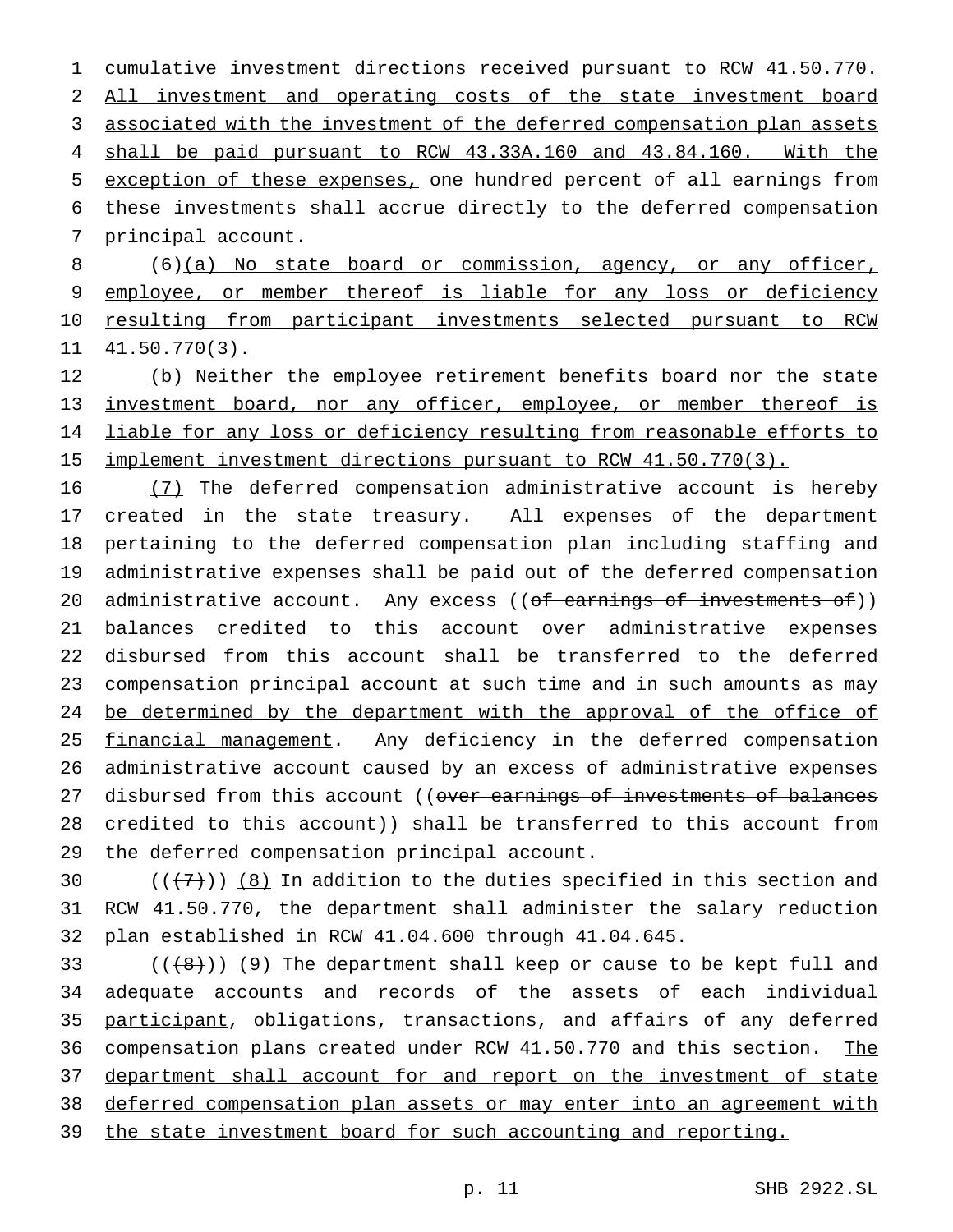1 (((9))) (10) The department shall file an annual report of the financial condition, transactions, and affairs of the deferred compensation plans under its jurisdiction. A copy of the annual report shall be filed with the speaker of the house of representatives, the president of the senate, the governor, and the state auditor.

 (((10) Members of the employee retirement benefits board established under RCW 41.50.086 shall be deemed to stand in a fiduciary relationship to the employees participating in the deferred 9 compensation plans created under RCW 41.50.770 and this section and shall discharge the duties of their respective positions in good faith and with that diligence, care, and skill which ordinary prudent persons 12 would exercise under similar circumstances in like positions.))

 (11) The department may adopt rules necessary to carry out the purposes of RCW 41.50.770 and this section.

 NEW SECTION. **Sec. 13.** A new section is added to chapter 43.33A RCW to read as follows:

 The state investment board has the full power to establish investment policy, develop participant investment options, and manage investment funds for the state deferred compensation plan, consistent with the provisions of RCW 41.50.770 and 41.50.780. The board may continue to offer the investment options provided as of the effective date of this act until the board establishes a deferred compensation plan investment policy and adopts new investment options after considering the recommendations of the employee retirement benefits board.

 **Sec. 14.** RCW 28B.50.874 and 1991 c 238 s 83 are each amended to read as follows:

 When the state system of community and technical colleges assumes administrative control of the vocational-technical institutes, personnel employed by the vocational-technical institutes shall:

 (1) Suffer no reduction in compensation, benefits, seniority, or employment status. After September 1, 1991, classified employees shall continue to be covered by chapter 41.56 RCW and faculty members and administrators shall be covered by chapter 28B.50 RCW;

 (2) To the extent applicable to faculty members, any faculty currently employed on a "continuing contract" basis under RCW 28A.405.210 be awarded tenure pursuant to RCW 28B.50.851 through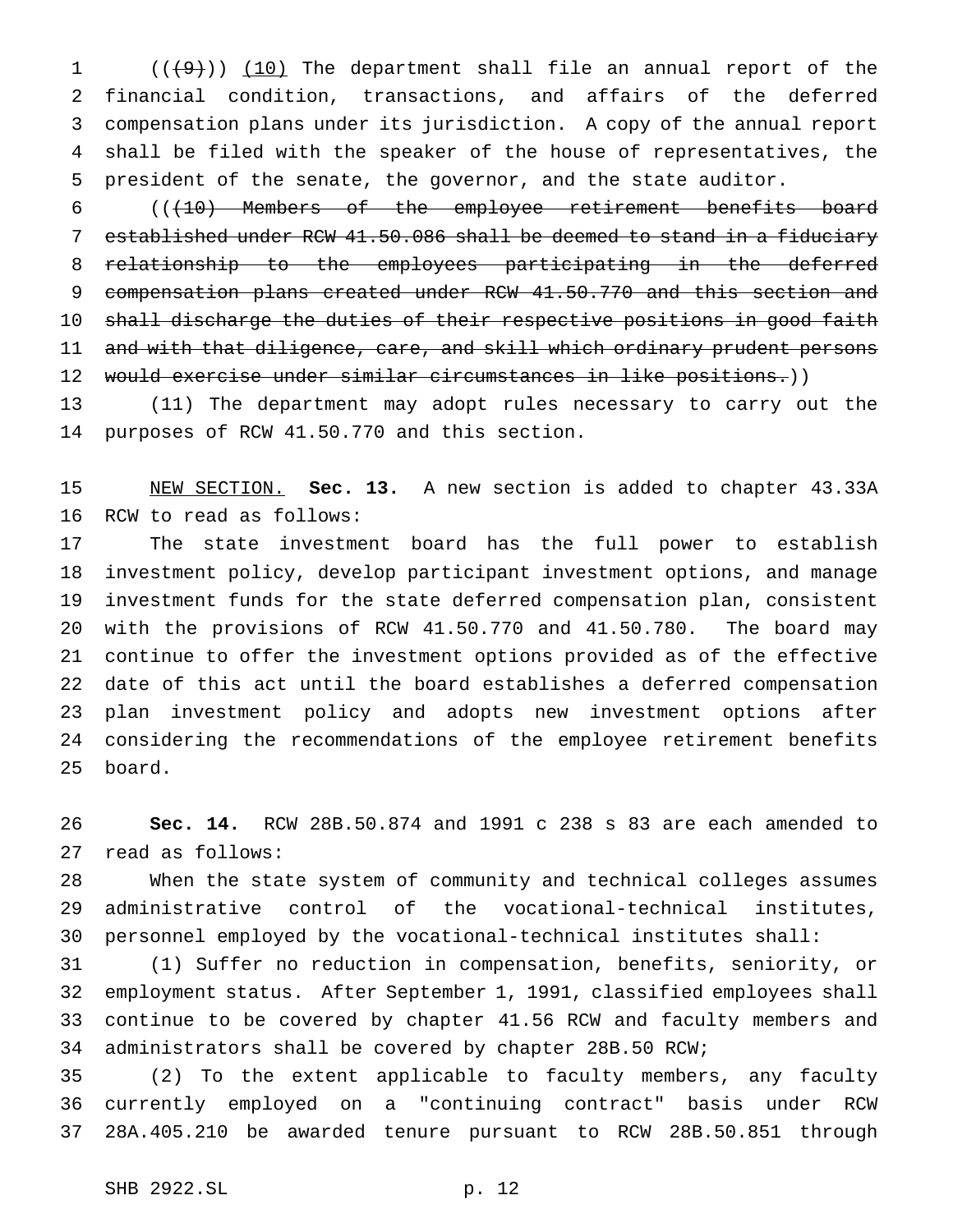28B.50.873, except for any faculty members who are provisional employees under RCW 28A.405.220;

 (3) Be eligible to participate in the health care and other insurance plans provided by the health care authority and the state employee benefits board pursuant to chapter 41.05 RCW;

 (4) Be eligible to participate in old age annuities or retirement income plans under the rules of the state board for community and technical colleges pursuant to RCW 28B.10.400 or the teachers' retirement system plan I for personnel employed before July 1, 1977, or plan II for personnel employed after July 1, 1977, under chapter 41.32 RCW; however, no affected vocational-technical institute employee shall be required to choose from among any available retirement plan options prior to six months after September 1, 1991;

 (5) Have transferred to their new administrative college district all accrued sick and vacation leave and thereafter shall earn and use all such leave under the rule established pursuant to RCW 28B.50.551;

 (6) Be eligible to participate in the deferred compensation plan 18 ((pursuant to RCW 41.04.250)) and the dependent care program pursuant 19 to RCW 41.04.600 under the applicable rules ((established by the state 20 deferred compensation committee)).

 An exclusive bargaining representative certified to represent a bargaining unit covering employees of a vocational technical institute on September 1, 1991, shall remain the exclusive representative of such employees thereafter until and unless such representative is replaced or decertified in accordance with state law.

 Any collective bargaining agreement in effect on June 30, 1991, shall remain in effect as it applies to employees of vocational technical institutes until its expiration or renewal date or until renegotiated or renewed in accordance with chapter 28B.52 or 41.56 RCW. After the expiration date of a collective bargaining agreement, all of the terms and conditions specified in the collective bargaining agreement, as it applies to employees of vocational-technical institutes, shall remain in effect until the effective date of a subsequent agreement, not to exceed one year from the termination date stated in the agreement. The board of trustees and the employees may mutually agree to continue the terms and conditions of the agreement beyond the one year extension. However, nothing in this section shall be construed to deny any employee right granted under chapter 28B.52 or 41.56 RCW. Labor relations processes and agreements covering faculty